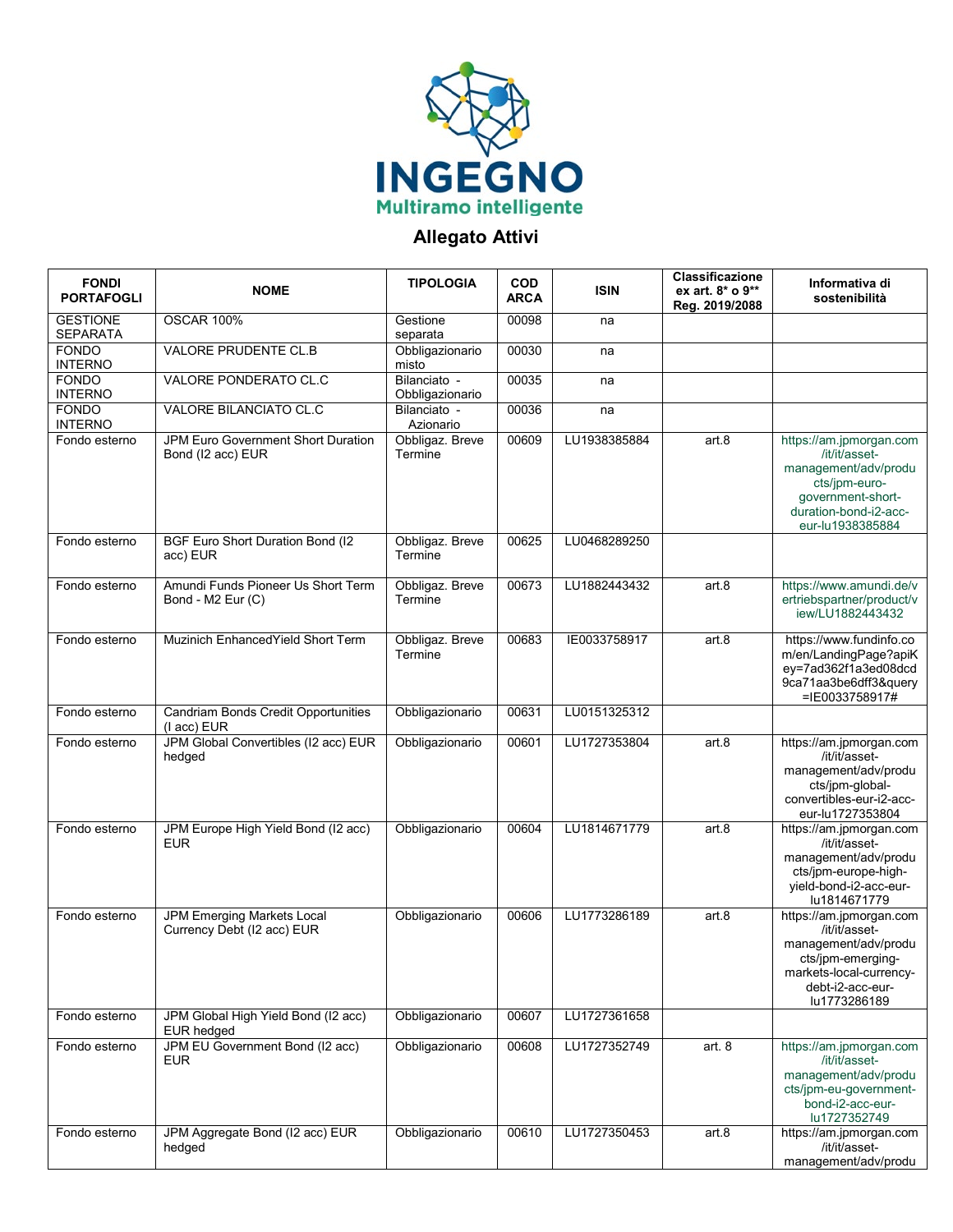|               |                                                                             |                 |       |              |          | cts/jpm-aggregate-bond-<br>i2-acc-eur-hedged-<br>lu1727350453                                                                                                                                                                 |
|---------------|-----------------------------------------------------------------------------|-----------------|-------|--------------|----------|-------------------------------------------------------------------------------------------------------------------------------------------------------------------------------------------------------------------------------|
| Fondo esterno | JPM Global Corporate Bond (I2 acc)<br><b>EUR hedged</b>                     | Obbligazionario | 00611 | LU1727354448 | art.8    | https://am.jpmorgan.com<br>/it/it/asset-<br>management/adv/produ<br>cts/jpm-global-<br>corporate-bond-i2-acc-<br>eur-hedged-<br>lu1727354448                                                                                  |
| Fondo esterno | JPM Global Strategic Bond (I2 perf<br>acc) EUR hedged                       | Obbligazionario | 00613 | LU1727356492 | art.8    | https://am.jpmorgan.com<br>/it/it/asset-<br>management/adv/produ<br>cts/jpm-global-strategic-<br>bond-i2-perf-acc-eur-<br>hedged-lu1727356492                                                                                 |
| Fondo esterno | JPM Emerging Markets Debt (I2 acc)<br><b>EUR hedged</b>                     | Obbligazionario | 00616 | LU1814670532 | art.8    | https://am.jpmorgan.com<br>/it/it/asset-<br>management/adv/produ<br>cts/jpm-emerging-<br>markets-debt-i2-acc-eur-<br>hedged-lu1814670532                                                                                      |
| Fondo esterno | JPM Global Bond Opportunities (I2<br>acc) EUR hedged                        | Obbligazionario | 00619 | LU1727353556 | art. $8$ | https://am.jpmorgan.com<br>/it/it/asset-<br>management/adv/produ<br>cts/jpm-global-bond-<br>opportunities-i2-acc-eur-<br>hedged-lu1727353556                                                                                  |
| Fondo esterno | JPM Emerging Markets Strategic Bond<br>(I2 perf acc) EUR hedged             | Obbligazionario | 00620 | LU1814670961 | art. $8$ | https://am.jpmorgan.com<br>/it/it/asset-<br>management/adv/produ<br>cts/jpm-emerging-<br>markets-strategic-bond-<br>i2-perf-acc-eur-hedged-<br>lu1814670961                                                                   |
| Fondo esterno | BGF Euro Corporate Bond (I2 acc)<br><b>EUR</b>                              | Obbligazionario | 00626 | LU1373033965 |          |                                                                                                                                                                                                                               |
| Fondo esterno | Fidelity Emerging Market Total Return<br>Debt (I acc) EUR hedged            | Obbligazionario | 00637 | LU1689649603 |          |                                                                                                                                                                                                                               |
| Fondo esterno | Janus Henderson Euro Corporte Bond<br>(G2 acc) EUR                          | Obbligazionario | 00646 | LU1004011935 |          |                                                                                                                                                                                                                               |
| Fondo esterno | <b>MSIF Global Fixed Income</b><br>Opportunities (ZH acc) EUR               | Obbligazionario | 00653 | LU0712124089 | Art.8    | https://www.morganstanl<br>ey.com/im/it-<br>it/institutional-<br>investor/funds-and-<br>performance/morgan-<br>stanley-investment-<br>funds/fixed-<br>income/global-fixed-<br>income-<br>opportunities.shareClass<br>.ZH.html |
| Fondo esterno | Pictet Short Term Emerging Local<br>Debt (I acc) EUR                        | Obbligazionario | 00654 | LU0366532991 |          |                                                                                                                                                                                                                               |
| Fondo esterno | Pictet-USD Government Bonds (I acc)<br><b>EUR</b>                           | Obbligazionario | 00655 | LU1654546347 |          |                                                                                                                                                                                                                               |
| Fondo esterno | <b>TLux Global Emerging Market Short</b><br>Term Bonds (IEH acc) EUR hedged | Obbligazionario | 00660 | LU0329574395 |          |                                                                                                                                                                                                                               |
| Fondo esterno | UBS Lux Euro High Yield Bond (I-A1<br>acc) EUR                              | Obbligazionario | 00667 | LU0415181899 |          |                                                                                                                                                                                                                               |
| Fondo esterno | Aberdeen Emg Mkt Corporate Bond                                             | Obbligazionario | 00668 | LU0700927352 |          |                                                                                                                                                                                                                               |
| Fondo esterno | Aberdeen Frontier Market                                                    | Obbligazionario | 00670 | LU1919971157 |          |                                                                                                                                                                                                                               |
| Fondo esterno | Aberdeen Std Global Govt Bond K Eur<br>НC                                   | Obbligazionario | 00671 | LU2240070511 |          |                                                                                                                                                                                                                               |
| Fondo esterno | <b>BlackRock Fixed Income Strategies</b>                                    | Obbligazionario | 00674 | LU0438336777 |          |                                                                                                                                                                                                                               |
| Fondo esterno | Fidelity Funds - Euro Bond Fund A<br>Acc<br><b>EUR</b>                      | Obbligazionario | 00676 | LU1322386183 | art.8    | https://www.fidelity.lu/fun<br>ds/factsheet/LU1322386<br>183                                                                                                                                                                  |
| Fondo esterno | M&G European Investment Credit                                              | Obbligazionario | 00682 | LU2188668326 |          |                                                                                                                                                                                                                               |
| Fondo esterno | Nordea Emerging Bond                                                        | Obbligazionario | 00684 | LU0772925276 |          |                                                                                                                                                                                                                               |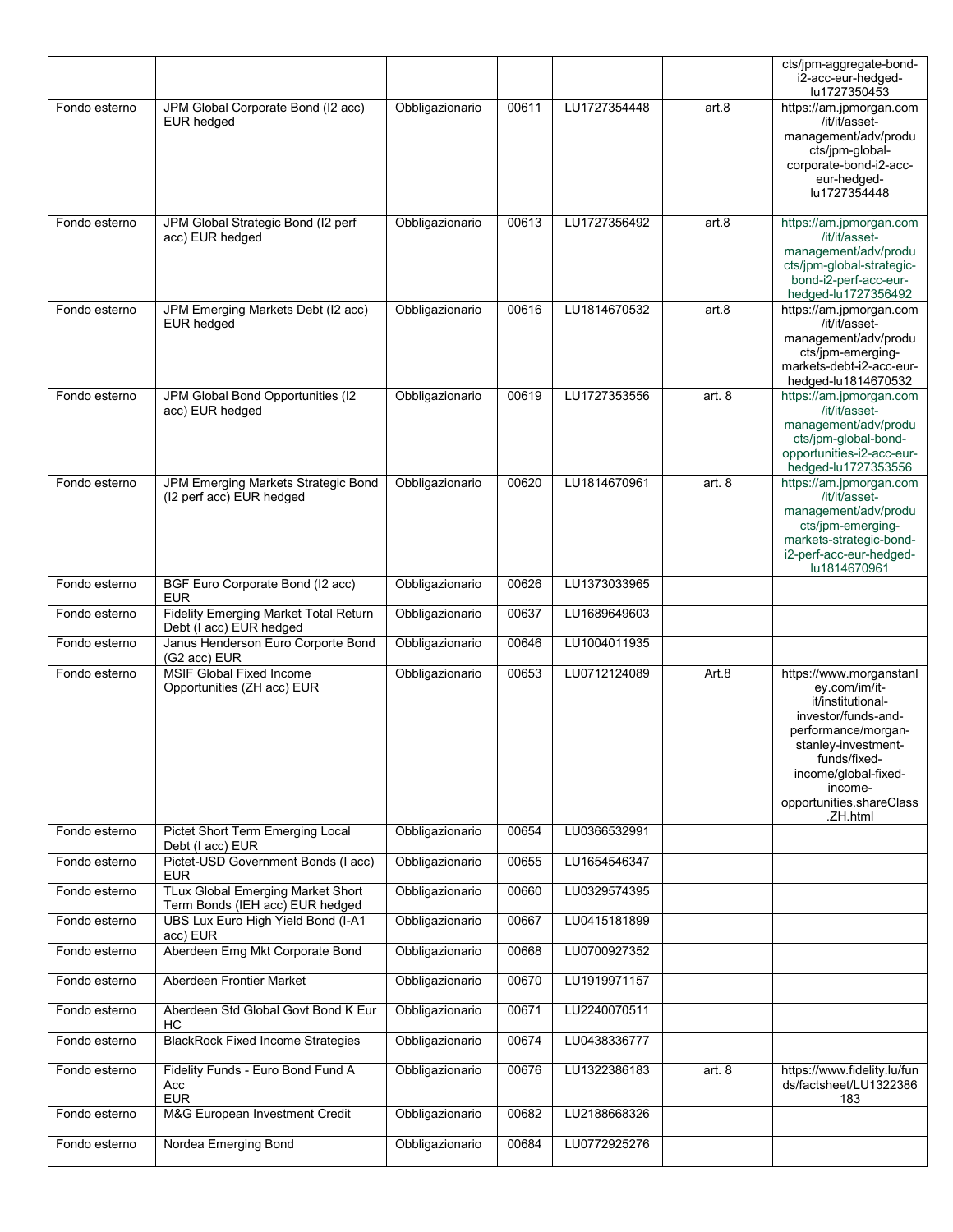| Fondo esterno | Nordea European Financial Debt | Obbligazionario | 00685 | LU0772943501 | Art.8 | https://www.nordea.it/it/p<br>rofessional/documents/<br>monthly-report---fact-<br>sheet/MR N1 EFDF BI<br>EUR ita INT.pdf/ |
|---------------|--------------------------------|-----------------|-------|--------------|-------|---------------------------------------------------------------------------------------------------------------------------|
| Fondo esterno | Nordea Flexible Income         | Obbligazionario | 00686 | LU0915363070 |       |                                                                                                                           |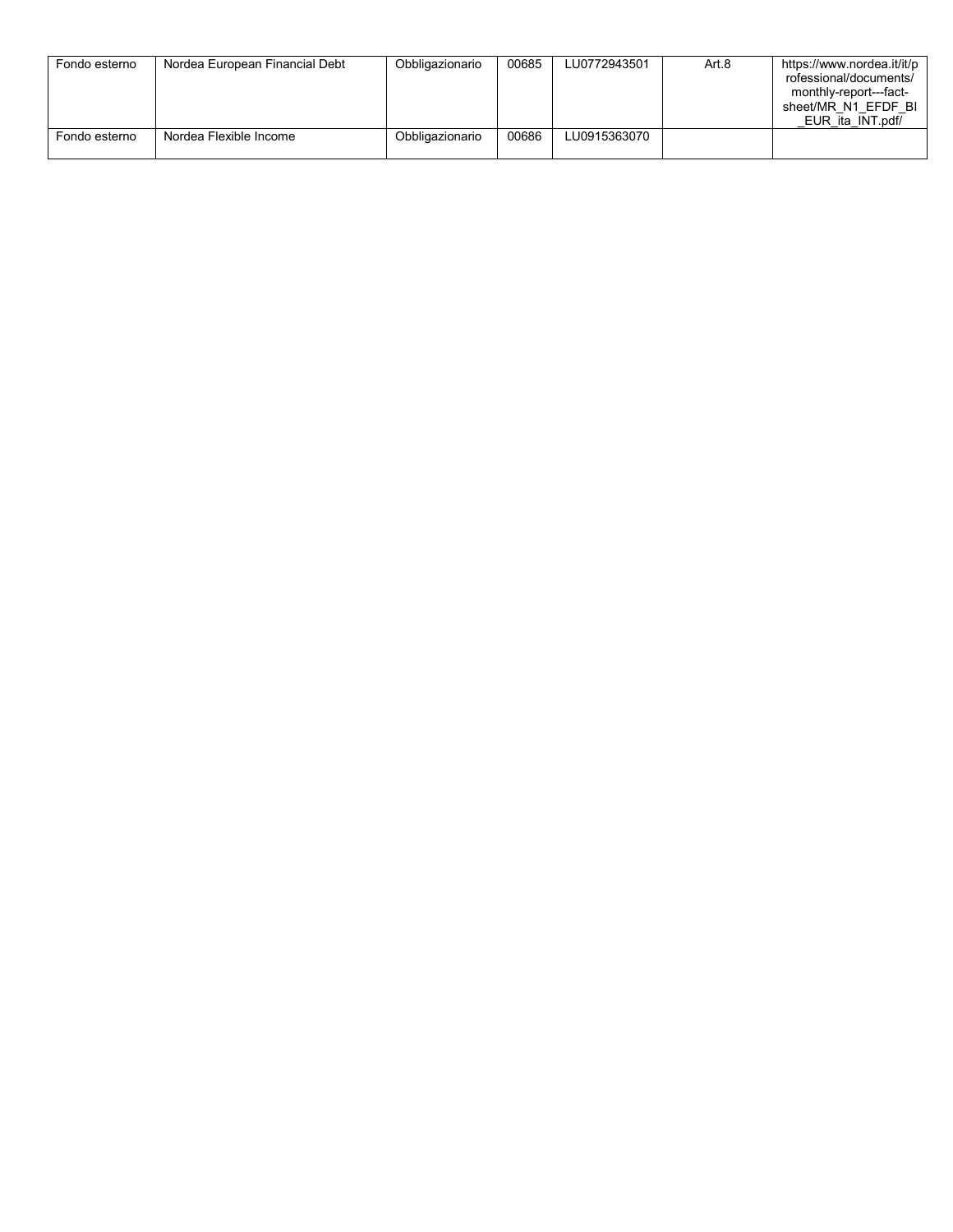| Fondo esterno | Schroder ISF EURO Corporate Bond<br>C Acc EUR                                        | Obbligazionario   | 00687 | LU0113258742 | art.8    | https://www.schroders.c<br>om/getfunddocument/?oi<br>d=1.9.2583482                                                                                                     |
|---------------|--------------------------------------------------------------------------------------|-------------------|-------|--------------|----------|------------------------------------------------------------------------------------------------------------------------------------------------------------------------|
| Fondo esterno | <b>Schroeder Euro Credit Conviction</b>                                              | Obbligazionario   | 00688 | LU0995119822 | art.8    | https://www.schroders.c<br>om/getfunddocument/?oi<br>d=1.9.2083212                                                                                                     |
| Fondo esterno | <b>BGF ESG Emerging Markets Bond</b><br>Fund                                         | Obbligazionario   | 00689 | LU1864665606 | art.8    | https://www.blackrock<br>.com/lu/intermediarie<br>s/products/304392/bl<br>ackrock-esg-<br>emerging-markets-<br>bond-fund                                               |
| Fondo esterno | <b>BSF ESG Euro Bond Fund</b>                                                        | Obbligazionario   | 00691 | LU1435395980 | art.8    | https://www.blackrock<br>.com/lu/intermediarie<br>s/products/284434/bl<br>ackrock-sustainable-<br>euro-bond-fund-<br>class-i2-eur                                      |
| Fondo esterno | DPAM L BONDS EMERGING<br><b>MARKETS SUSTAINABLE - F</b>                              | Obbligazionario   | 00692 | LU0907928062 | art.9    | https://www.dpamfund<br>s.com/modules/docum<br>ents/PCAMLLI/PCAML<br>LI 40213 AT EN.PDF<br>?ISIN=LU0907928062<br>&CD COUNTRY=AT&<br>CD_LANGUAGE=EN&                    |
| Fondo esterno | DPAM L BONDS EUR QUALITY<br><b>SUSTAINABLE - F</b>                                   | Obbligazionario   | 00693 | LU0174537935 | art.9    | https://www.dpamfun<br>ds.com/modul<br>es/documents/PPC/P<br>PC 4 IT EN.<br>PDF?ISIN=LU09079<br>28062&CD C<br>OUNTRY=IT&CD LA<br>NGUAGE=E<br>N&                        |
| Fondo esterno | Fidelity - Sustainable Reduced Carbon<br>Bond Fund I-ACC-EUR (hedged)                | Obbligazionario   | 00694 | LU2115357332 | art.8    | https://www.fidelity-<br>italia.it/static/italy/me<br>dia/pdf/docum<br>entazione-legale/FF-<br>Full-0121-<br>Ita LL002852.pdf                                          |
| Fondo esterno | JPMorgan Funds - Global Bond<br>Opportunities Sustainable I2 (acc) -<br>EUR (hedged) | Obbligazionario   | 00698 | LU2133058912 | art.8    | https://am.jpmorgan.c<br>om/it/it/asset-<br>management/adv/pro<br>ducts/jpm- global-<br>bond-opportunities-<br>sustainable-i2-acc-<br>eur-hedged-<br>lu2133058912      |
| Fondo esterno | Nordea European Corporate Stars<br><b>Bond Fund</b>                                  | Obbligazionario   | 00704 | LU1927797586 | art. $8$ | https://www.nordea.l<br>u/en/professio<br>nal/documents/prosp<br>ectus/PRO N<br>1_eng_LU.pdf/                                                                          |
| Fondo esterno | Nordea European High Yield Stars<br><b>Bond Fund</b>                                 | Obbligazionario   | 00705 | LU1927799012 | art. 8   | https://www.nordea.l<br>u/en/professio<br>nal/documents/prosp<br>ectus/PRO N<br>1_eng_LU.pdf/                                                                          |
| Fondo esterno | JPM Global Balanced (I2 acc) EUR                                                     | Bilanciato        | 00600 | LU1727361229 | art. $8$ | https://am.jpmorgan.com<br>/it/it/asset-<br>management/adv/produ<br>cts/jpm-global-balanced-<br>i2-acc-eur-<br>lu1727361229                                            |
| Fondo esterno | JPM Global Income (I2 acc) EUR                                                       | Bilanciato        | 00617 | LU1814672587 |          |                                                                                                                                                                        |
| Fondo esterno | BGF ESG Multi-Asset (I2 acc) EUR                                                     | <b>Bilanciato</b> | 00624 | LU1822773989 | art.8    | https://www.blackrock.<br>com/ch/individual/en/lit<br>erature/fact-sheet/esg-<br>multi-asset-fund-class-<br>i2-eur-factsheet-<br>lu1822773989-ch-it-<br>individual.pdf |
| Fondo esterno | BGF Global Allocation (I2 acc) EUR                                                   | Bilanciato        | 00627 | LU1653088838 |          |                                                                                                                                                                        |
| Fondo esterno | Fidelity Global Multi Asset Income (I<br>acc) EUR hedged                             | Bilanciato        | 00635 | LU0985943025 |          |                                                                                                                                                                        |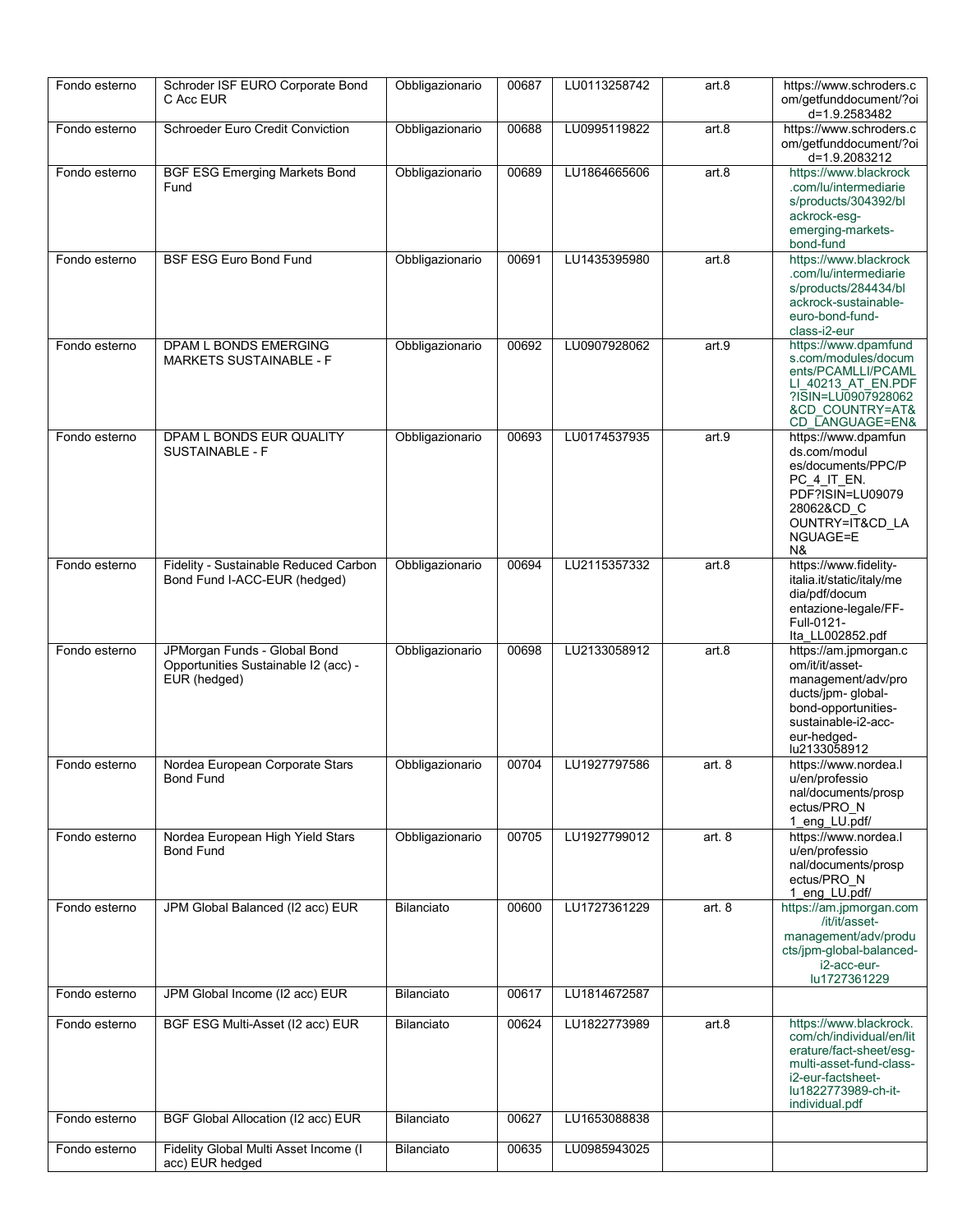| Fondo esterno | Janus Henderson Balanced (I acc)<br><b>EUR</b> hedged    | Bilanciato | 00644 | IE00B2B36V48 |        |                                                                                                                                                            |
|---------------|----------------------------------------------------------|------------|-------|--------------|--------|------------------------------------------------------------------------------------------------------------------------------------------------------------|
| Fondo esterno | LSF Core Medio Elevato (I acc) EUR                       | Bilanciato | 00648 | LU2008158318 |        |                                                                                                                                                            |
| Fondo esterno | LSF Core Medio (I acc) EUR                               | Bilanciato | 00649 | LU2026203880 |        |                                                                                                                                                            |
| Fondo esterno | M&G (Lux) Income Allocation (JI acc)<br><b>EUR</b>       | Bilanciato | 00650 | LU2088737338 |        |                                                                                                                                                            |
| Fondo esterno | M&G (Lux) Optimal Income (JI acc)<br><b>EUR</b>          | Bilanciato | 00651 | LU1881796145 |        |                                                                                                                                                            |
| Fondo esterno | NN Patrimonial Balanced European<br>Sustainable          | Bilanciato | 00702 | LU2172850971 | art. 9 | https://www.nnip.com/e<br>$n-$<br>INT/professional/funds/                                                                                                  |
| Fondo esterno | JPM Europe Strategic Growth (I2 acc)<br><b>EUR</b>       | Azionario  | 00602 | LU1770940051 | art.8  | detail/LU2172850971<br>https://am.jpmorgan.com<br>/it/it/asset-<br>management/adv/produ<br>cts/jpm-europe-<br>strategic-growth-i2-acc-<br>eur-lu1770940051 |
| Fondo esterno | JPM Europe Small Cap (I2 acc) EUR                        | Azionario  | 00603 | LU1814671852 | art.8  | https://am.jpmorgan.com<br>/it/it/asset-<br>management/adv/produ<br>cts/jpm-europe-small-<br>cap-i2-acc-eur-<br>lu1814671852                               |
| Fondo esterno | JPM America Equity (I2 acc) EUR<br>hedged                | Azionario  | 00605 | LU1727351857 | art.8  | https://am.jpmorgan.com<br>/it/it/asset-<br>management/adv/produ<br>cts/jpm-america-equity-<br>i2-acc-eur-hedged-<br>lu1727351857                          |
| Fondo esterno | JPM ASEAN Equity (I2 acc) EUR                            | Azionario  | 00612 | LU1931928318 | art.8  | https://am.jpmorgan.com<br>/it/it/asset-<br>management/adv/produ<br>cts/jpm-asean-equity-i2-<br>acc-eur-lu1931928318                                       |
| Fondo esterno | JPM Euroland Dynamic (I2 perf acc)<br><b>EUR</b>         | Azionario  | 00614 | LU1814671183 | art.8  | https://am.jpmorgan.com<br>/it/it/asset-<br>management/adv/produ<br>cts/jpm-euroland-<br>dynamic-i2-perf-acc-eur-<br>lu1814671183                          |
| Fondo esterno | JPM US Select Equity (I2 acc) EUR                        | Azionario  | 00615 | LU1863551484 | art.8  | https://am.jpmorgan.com<br>/it/it/asset-<br>management/adv/produ<br>cts/jpm-us-select-equity-<br>i2-acc-eur-<br>lu1863551484                               |
| Fondo esterno | JPM Emerging Markets Equity (I2 acc)<br><b>EUR</b>       | Azionario  | 00618 | LU1814670615 | art.8  | https://am.jpmorgan.com<br>/it/it/asset-<br>management/adv/produ<br>cts/jpm-emerging-<br>markets-equity-i2-acc-<br>eur-lu1814670615                        |
| Fondo esterno | JPM Japan Equity (I2 acc) EUR                            | Azionario  | 00621 | LU1814673478 | art.8  | https://am.jpmorgan.com<br>/it/it/asset-<br>management/adv/produ<br>cts/jpm-japan-equity-i2-<br>acc-eur-lu1814673478                                       |
| Fondo esterno | JPM Greater China (I2 acc) EUR                           | Azionario  | 00622 | LU1814672827 | art.8  | https://am.jpmorgan.com<br>/it/it/asset-<br>management/adv/produ<br>cts/jpm-greater-china-i2-<br>acc-eur-lu1814672827                                      |
| Fondo esterno | JPM Africa Equity (I2 perf acc) EUR                      | Azionario  | 00623 | LU1814670029 |        |                                                                                                                                                            |
| Fondo esterno | BGF World Healthscience (I2 acc)<br><b>EUR</b>           | Azionario  | 00628 | LU1960219571 |        |                                                                                                                                                            |
| Fondo esterno | BGF Future of Transport (I2 acc) EUR<br>hedged           | Azionario  | 00629 | LU1917164771 | art.9  | https://www.blackrock.co<br>m/it/consulenti/products/<br>306579/blackrock-<br>future-of-transport-fund                                                     |
| Fondo esterno | Candriam Robotics & Innovative<br>Technology (R acc) EUR | Azionario  | 00630 | LU1598284849 | art.8  | http://www.candriam.co<br>m/documen<br>ts/candriam/PR/it/LU15                                                                                              |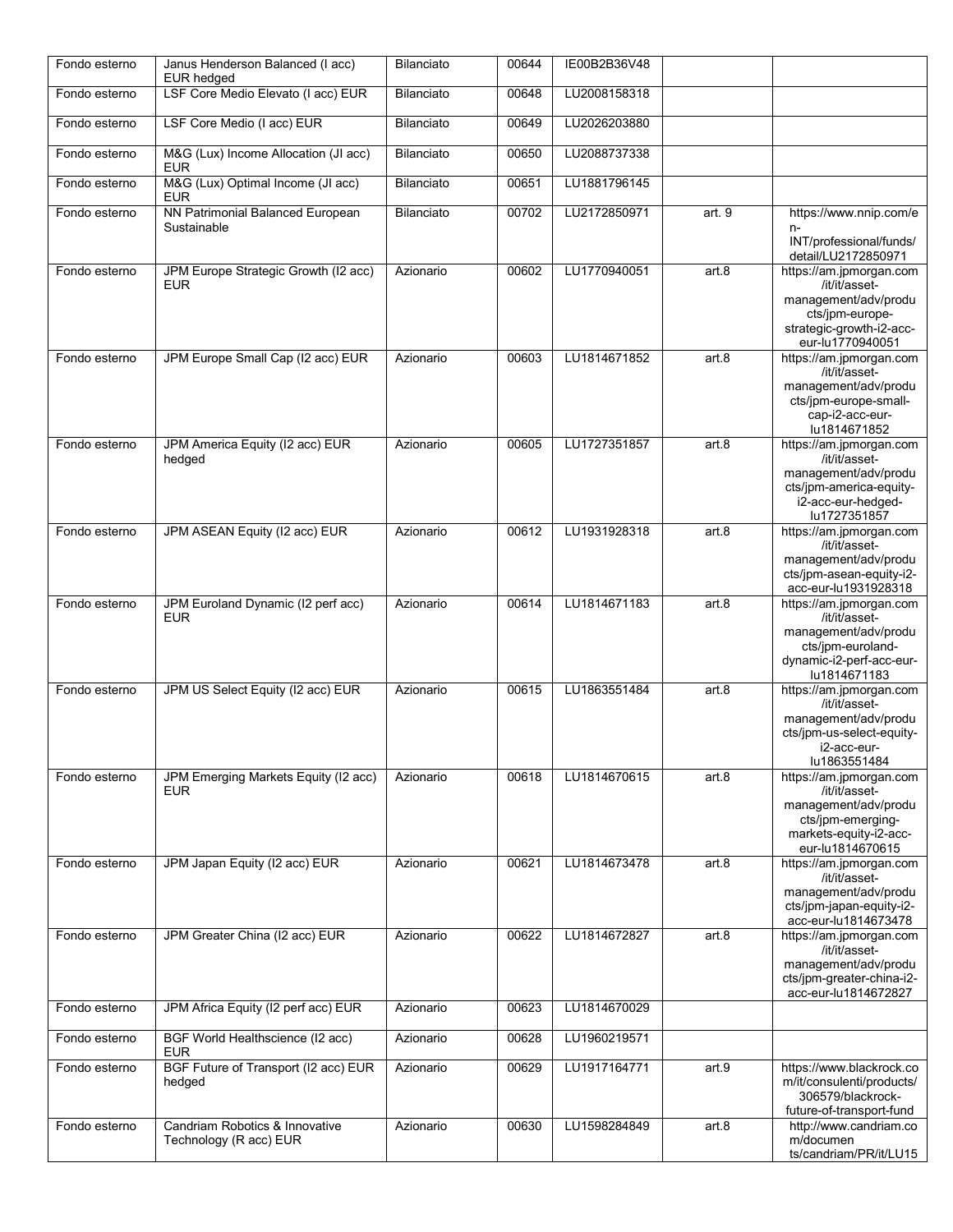|               |                                                                |           |       |                    |          | 98284849/I<br>T/document.pdf                                                                                                                                                                                                                     |
|---------------|----------------------------------------------------------------|-----------|-------|--------------------|----------|--------------------------------------------------------------------------------------------------------------------------------------------------------------------------------------------------------------------------------------------------|
| Fondo esterno | CPR Invest Climate Action (I acc) EUR                          | Azionario | 00632 | LU1902443933       | art. 9   | https://www.amundi.co<br>m/globaldistributor/pro<br>duct/view/LU19024439<br>33                                                                                                                                                                   |
| Fondo esterno | <b>CPR Invest Food For Generations (R</b><br>acc) EUR          | Azionario | 00633 | LU1653750171       | art. 9   | https://www.cpr-<br>am.ch/privati/product/vi<br>ew/LU1653750171                                                                                                                                                                                  |
| Fondo esterno | CPR Invest Education (I acc) EUR                               | Azionario | 00634 | LU1861294582       | art. 9   | https://www.cpr-<br>am.it/istituzionali/produ<br>ct/view/LU1861294582                                                                                                                                                                            |
| Fondo esterno | Fidelity Sustainable Global Equity (I<br>acc) EUR              | Azionario | 00636 | LU1627197343       | art.8    | https://www.fidelity-<br>italia.it/static/italy/me<br>dia/pdf/docum<br>entazione-legale/FF-<br>Full-0121-<br>Ita LL002852.pdf                                                                                                                    |
| Fondo esterno | Fidelity Global Infrastructure (I acc)<br><b>EUR</b>           | Azionario | 00638 | LU1622585831       |          |                                                                                                                                                                                                                                                  |
| Fondo esterno | Fidelity European Larger Companies (I<br>acc) EUR              | Azionario | 00639 | LU0933614405       | art. $8$ | https://www.fidelity.me/f<br>unds/factsheet/LU09336<br>14405                                                                                                                                                                                     |
| Fondo esterno | <b>Fidelity Sustainable Future</b><br>Connectivity (I-Acc)-EUR | Azionario | 00640 | LU1881514266       | art. 8   | https://www.fidelity.me/f<br>unds/factsheet/LU18815<br>14266                                                                                                                                                                                     |
| Fondo esterno | Fidelity Global Dividend (I acc) EUR                           | Azionario | 00641 | LU0731783477       | art. $8$ | https://www.fidelity.me/f<br>unds/factsheet/LU07317<br>83477                                                                                                                                                                                     |
| Fondo esterno | Fidelity Italy (I acc) EUR                                     | Azionario | 00642 | LU1946852545       |          |                                                                                                                                                                                                                                                  |
| Fondo esterno | Fidelity Sustainable Water & Waste (I<br>acc) EUR              | Azionario | 00643 | LU1892830164       | art. $8$ | https://www.fidelity-<br>italia.it/static/italy/me<br>dia/pdf/docum<br>entazione-legale/FF-<br>Full-0121-<br>Ita LL002852.pdf                                                                                                                    |
| Fondo esterno | Janus Henderson Global Equity (H<br>acc) EUR                   | Azionario | 00645 | LU1273675584       |          |                                                                                                                                                                                                                                                  |
| Fondo esterno | Janus Henderson Absolute Return G2<br><b>EUR</b>               | Azionario | 00647 | LU0966752916       |          |                                                                                                                                                                                                                                                  |
| Fondo esterno | MSIF Global Brands (ZH acc) EUR<br>hedged                      | Azionario | 00652 | LU0360483019       |          |                                                                                                                                                                                                                                                  |
| Fondo esterno | SISF Global Cities C Cap EUR Hdg                               | Azionario | 00656 | LU0224509561       | art. 9   | https://www.schroders.c<br>om/getfunddocument/?oi<br>d=1.9.2649117                                                                                                                                                                               |
| Fondo esterno | SISF Global Climate Change Equity (C   Azionario<br>acc) EUR   |           |       | 00657 LU0302447452 | art. 8   | https://www.schroders.c<br>om/it/it/investitori-<br>privati/i-nostri-<br>fondi/gfc/fund/SCHDR F<br>000000GWH/schroder-<br>international-selection-<br>fund-global-climate-<br>change-equity-c-<br>accumulation-<br>eur/LU0302447452/profil<br>e/ |
| Fondo esterno | SISF Global Gold (C acc) EUR<br>hedged                         | Azionario | 00658 | LU1223083160       |          |                                                                                                                                                                                                                                                  |
| Fondo esterno | TLux Global Smaller Companies (IE<br>acc) EUR                  | Azionario | 00659 | LU0570871706       | art.8    | https://www.columbiathr<br>eadneedle.it/it/inst/fund-<br>details/threadneedle-lux-<br>global-smaller-<br>companies-ie-<br>eur_sxesaa_lu05708717<br>06/                                                                                           |
| Fondo esterno | T. Rowe Japanese Equity (Q2 acc)<br><b>EUR</b>                 | Azionario | 00661 | LU1956839218       |          |                                                                                                                                                                                                                                                  |
| Fondo esterno | T. Rowe US Smaller Companies<br>Equity (Q2 acc) EUR hedged     | Azionario | 00662 | LU1956839564       |          |                                                                                                                                                                                                                                                  |
| Fondo esterno | T. Rowe Emerging Markets Equity (Q2<br>acc) EUR                | Azionario | 00663 | LU1956838830       |          |                                                                                                                                                                                                                                                  |
| Fondo esterno | T. Rowe Global Focused Growth<br>Equity (Q2 acc) EUR           | Azionario | 00664 | LU1956839051       |          |                                                                                                                                                                                                                                                  |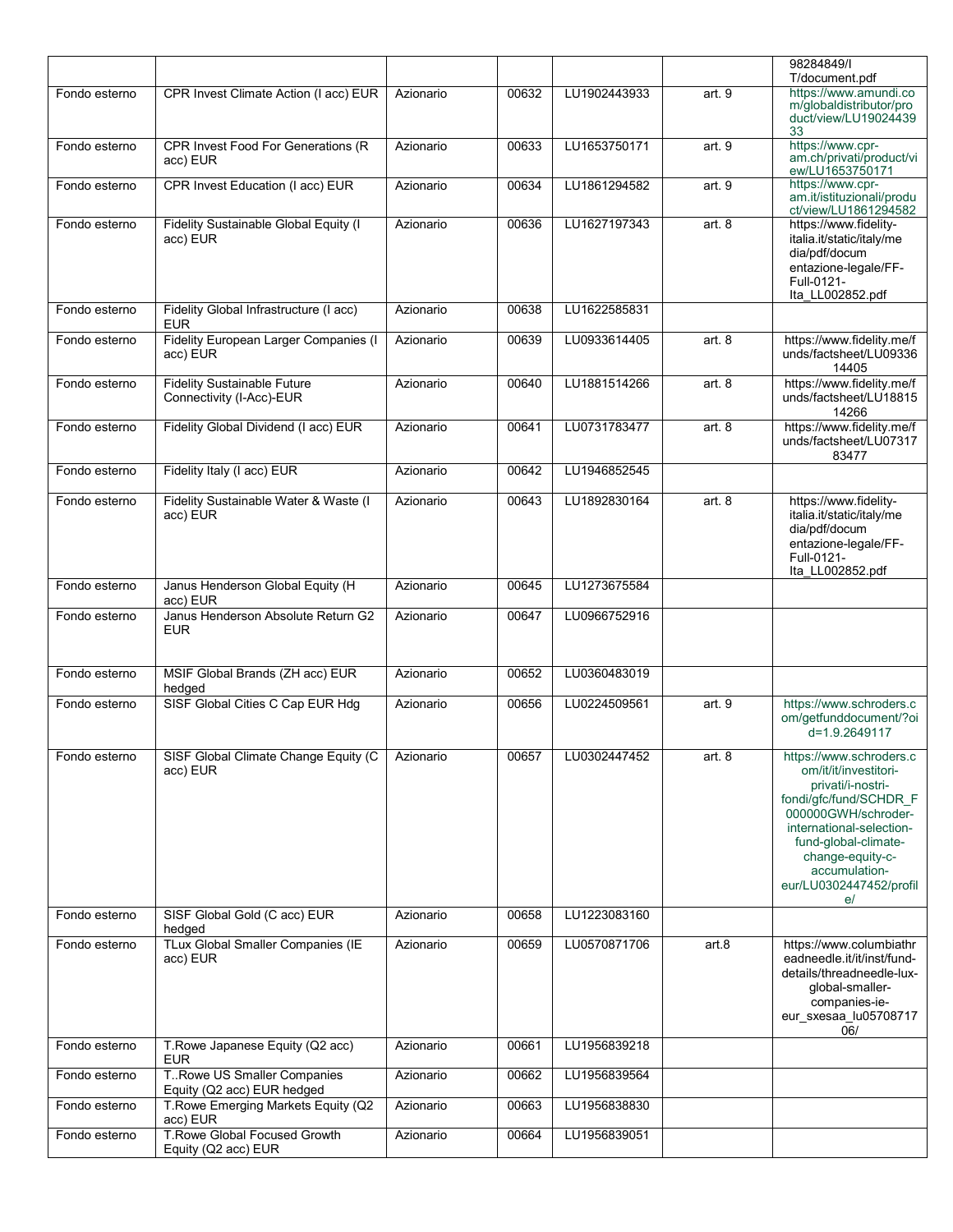| Fondo esterno | T. Rowe US Equity (Q2 acc) EUR                                                        | Azionario | 00665 | LU1956839309 |        |                                                                                                                                                                  |
|---------------|---------------------------------------------------------------------------------------|-----------|-------|--------------|--------|------------------------------------------------------------------------------------------------------------------------------------------------------------------|
| Fondo esterno | <b>UBS Lux European Opportunity</b><br>Sustainable Equity                             | Azionario | 00666 | LU0401336408 | art.8  | https://www.ubs.com/no/<br>en/asset-<br>management/institutiona<br>l-investors/funds-<br>prices/funds/product-<br>details/lu0401336408.ht<br>ml                  |
| Fondo esterno | Aberdeen Europe ex UK Sustainable<br>and Responsible Investment Equity (K<br>acc) EUR | Azionario | 00669 | LU1998017328 | art.8  | https://www.abrdn.com/it<br>-it/italy/institutional/fund-<br>details/aberdeen-<br>standard-sicav-i-<br>european-equity-ex-uk-<br>fund/k-acc-<br>eur/lu1998017328 |
| Fondo esterno | Amundi Funds European Equity Value<br>- M2 Eur (C)                                    | Azionario | 00672 | LU1883315993 | art.8  | https://www.amundi.dk/r<br>etail/product/view/LU188<br>3315993                                                                                                   |
| Fondo esterno | <b>Fidelity Emerging Markets Equity</b>                                               | Azionario | 00675 | LU1097728361 | art. 8 | https://www.fidelity.me/f<br>unds/factsheet/LU10977<br>28361                                                                                                     |
| Fondo esterno | <b>Fidelity Sustainable Consumer Brands</b><br>(Y acc) EUR                            | Azionario | 00677 | LU0346388613 | art.8  | https://www.fidelity.me/f<br>unds/factsheet/LU03463<br>88613                                                                                                     |
| Fondo esterno | <b>Fidelity Global Technology</b>                                                     | Azionario | 00678 | LU1642889601 | art. 8 | https://www.fidelity.me/f<br>unds/factsheet/LU16428<br>89601/tab-overview                                                                                        |
| Fondo esterno | Janus Henderson Horizon Pan<br>European Absolute Return I2 EUR                        | Azionario | 00679 | LU0264598268 |        |                                                                                                                                                                  |
| Fondo esterno | Invesco (LUX) Asian Equity                                                            | Azionario | 00680 | LU1775950980 |        |                                                                                                                                                                  |
| Fondo esterno | JPM Pacific Equity I2 (acc) - EUR                                                     | Azionario | 00681 | LU2146152231 | Art.8  | https://am.jpmorgan.com<br>/it/it/asset-<br>management/adv/produ<br>cts/jpm-pacific-equity-i2-<br>acc-eur-lu2146152231                                           |
| Fondo esterno | <b>BGF Sustainable Energy Fund</b>                                                    | Azionario | 00690 | LU0368234703 | Art.9  | https://www.blackrock<br>.com/it/consulenti/pro<br>ducts/230123/blackro<br>ck-new-energy-i2-<br>eur-fund                                                         |
| Fondo esterno | JPMorgan Funds - Emerging Markets<br>Sustainable Equity I2 (acc) - EUR                | Azionario | 00695 | LU2184876295 | Art.8  | https://am.jpmorgan.c<br>om/it/it/asset-<br>management/adv/pro<br>ducts/jpm- emerging-<br>markets-sustainable-<br>equity-i2-acc-eur-<br>lu2184876295             |
| Fondo esterno | JPMorgan Funds - Europe Sustainable<br>Equity I2 (acc) - EUR                          | Azionario | 00696 | LU2094610214 | Art.8  | https://am.jpmorgan.c<br>om/it/it/asset-<br>management/adv/pro<br>ducts/jpm- europe-<br>sustainable-equity-<br>i2-acc-<br>eur-lu2094610214                       |
| Fondo esterno | JPMorgan Funds - Europe Sustainable<br>Small Cap Equity I2 (acc) - EUR                | Azionario | 00697 | LU2076840318 | Art.8  | https://am.jpmorgan.c<br>om/it/it/asset-<br>management/adv/pro<br>ducts/jpm-<br>europe-<br>sustainable-<br>small-cap- equity-<br>i2-acc-eur-<br>lu2076840318     |
| Fondo esterno | M&G Positive Impact                                                                   | Azionario | 00699 | LU1854107908 | art.9  | https://www.mandg.co<br>m/investment<br>s/professional-<br>investor/it-<br>it/funds/mg-lux-<br>positive-impact-<br>fund/lu1854107908                             |
| Fondo esterno | NN (L) European Enhanced Index<br>Sustainable Equity                                  | Azionario | 00700 | LU2037300550 | art. 9 | https://www.nnip.com/it<br>IT/institutional/funds/de<br>tail/LU2037300550                                                                                        |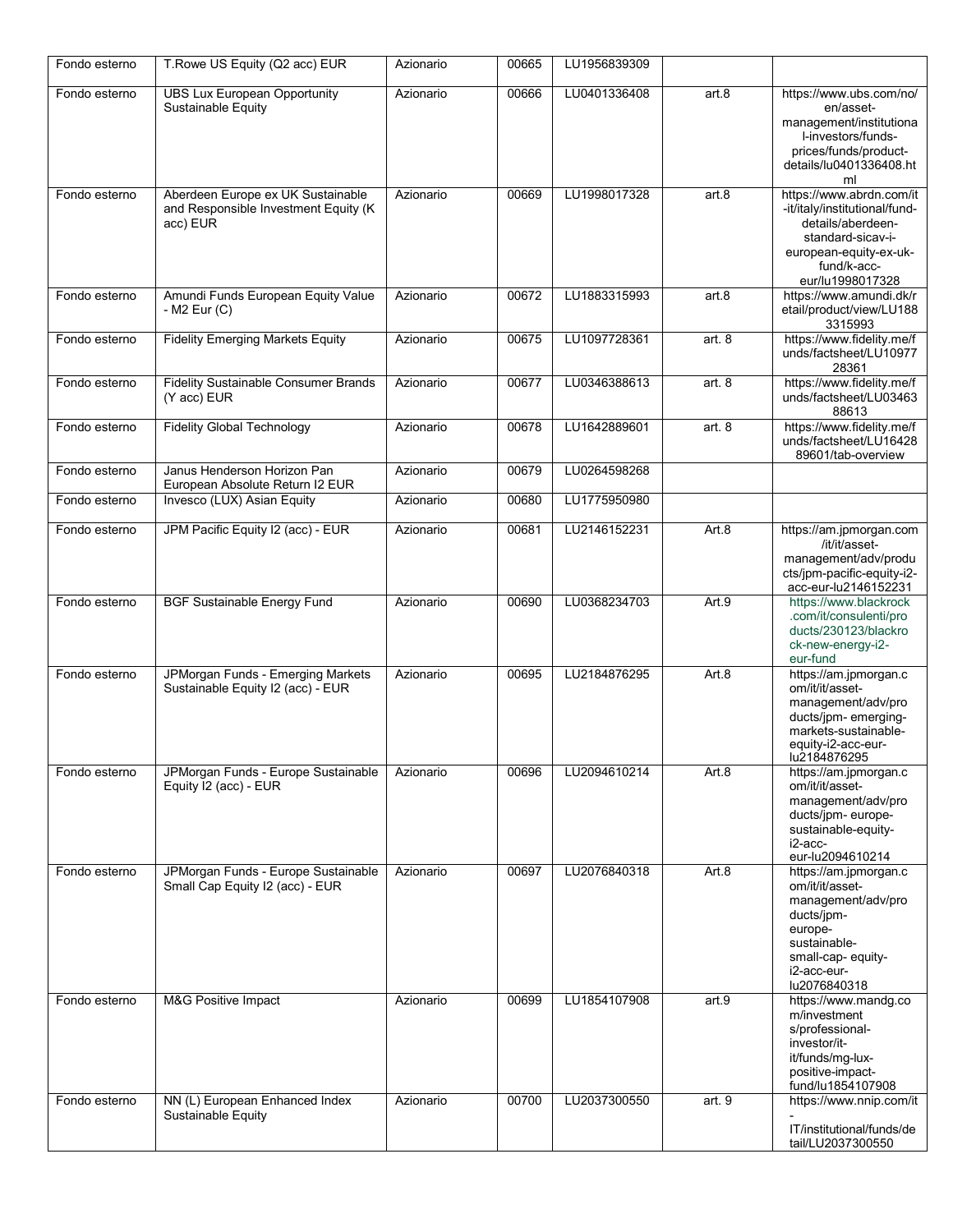| Fondo esterno      | NN (L) Global Equity Impact<br>Opportunities | Azionario                       | 00701 | LU0250161907 | art. 9   | https://www.nnip.com/it<br>IT/institutional/funds/de<br>tail/LU0250161907                                                  |
|--------------------|----------------------------------------------|---------------------------------|-------|--------------|----------|----------------------------------------------------------------------------------------------------------------------------|
| Fondo esterno      | Nordea Asian Stars Equity Fund               | Azionario                       | 00703 | LU2152928433 | art. $8$ | https://www.nordea.l<br>u/en/professio<br>nal/documents/prosp<br>ectus/PRO N<br>eng LU.pdf/                                |
| Fondo esterno      | Nordea North American Stars Equity<br>Fund   | Azionario                       | 00707 | LU0772957550 | art. $8$ | https://www.nordea.it/it<br>/professional/document<br>s/monthly-report---fact-<br>sheet/MR N1 NASEF<br>BI EUR ita INT.pdf/ |
| <b>PORTAFOGLIO</b> | PORTAFOGLIO MEDIO*                           | Bilanciato -<br>Obbligazionario | 77001 | na           |          |                                                                                                                            |
| <b>PORTAFOGLIO</b> | PORTAFOGLIO MEDIO ELEVATO*                   | Bilanciato                      | 77002 | na           |          |                                                                                                                            |
| <b>PORTAFOGLIO</b> | PORTAFOGLIO ELEVATO*                         | Bilanciato -<br>Azionario       | 77003 | na           |          |                                                                                                                            |

\*Art. 8: prodotto finanziario che promuove anche caratteristiche ambientali o sociali, o una combinazione di tali caratteristiche; \*\*Art. 9: prodotto finanziario che ha come obiettivo investimenti sostenibili.

## **COMPOSIZIONE DEI PORTAFOGLI (valida per sottoscrizioni a partire dal 28/03/2022)**

| <b>PORTAFOGLIO MEDIO: COD ARCA 77001</b>       |                         |         |              |  |  |  |  |  |
|------------------------------------------------|-------------------------|---------|--------------|--|--|--|--|--|
| <b>NOME</b>                                    | <b>TIPOLOGIA</b>        | $\%$    | <b>ISIN</b>  |  |  |  |  |  |
| <b>JPM Euro Government Short Duration Bond</b> | Obbligaz.Breve Termine  | 14,00%  | LU1938385884 |  |  |  |  |  |
| Muzinich Ehnanched Yield Short term            | Obbligaz. Breve Termine | 7,00%   | IE0033758917 |  |  |  |  |  |
| <b>BlackRock Fixed Income Strategies</b>       | Obbligazionario         | 8,00%   | LU0438336777 |  |  |  |  |  |
| <b>JPM EU Government Bond</b>                  | Obbligazionario         | 8,00%   | LU1727352749 |  |  |  |  |  |
| JPM Aggregate Bond                             | Obbligazionario         | 10,00%  | LU1727350453 |  |  |  |  |  |
| JPM Global Corporate Bond                      | Obbligazionario         | 7,00%   | LU1727354448 |  |  |  |  |  |
| JPM Emerging Markets Debt                      | Obbligazionario         | 8,00%   | LU1814670532 |  |  |  |  |  |
| M&G Optimal Income                             | Bilanciato              | 7,00%   | LU1881796145 |  |  |  |  |  |
| Janus Henderson Balanced Eur hedged            | Bilanciato              | 12,00%  | IE00B2B36V48 |  |  |  |  |  |
| <b>Fidelity European Larger Companies</b>      | Azionario               | 7,00%   | LU0933614405 |  |  |  |  |  |
| JPM US Select Equity                           | Azionario               | 8,00%   | LU1863551484 |  |  |  |  |  |
| <b>JPM Pacific Equity</b>                      | Azionario               | 4,00%   | LU2146152231 |  |  |  |  |  |
| <b>TOTALE</b>                                  |                         | 100,00% |              |  |  |  |  |  |

| PORTAFOGLIO MEDIO-ELEVATO: COD ARCA 77002 |                         |        |              |  |  |  |  |  |
|-------------------------------------------|-------------------------|--------|--------------|--|--|--|--|--|
| <b>NOME</b>                               | <b>TIPOLOGIA</b>        | %      | <b>ISIN</b>  |  |  |  |  |  |
| JPM Euro Government Short Duration Bond   | Obbligaz.Breve Termine  | 11,00% | LU1938385884 |  |  |  |  |  |
| Muzinich Ehnanched Yield Short term       | Obbligaz. Breve Termine | 6.00%  | IE0033758917 |  |  |  |  |  |
| <b>BlackRock Fixed Income Strategies</b>  | Obbligazionario         | 6.00%  | LU0438336777 |  |  |  |  |  |
| JPM EU Government Bond                    | Obbligazionario         | 10.00% | LU1727352749 |  |  |  |  |  |
| JPM Aggregate Bond                        | Obbligazionario         | 13.00% | LU1727350453 |  |  |  |  |  |
| <b>JPM Emerging Markets Debt</b>          | Obbligazionario         | 7.00%  | LU1814670532 |  |  |  |  |  |